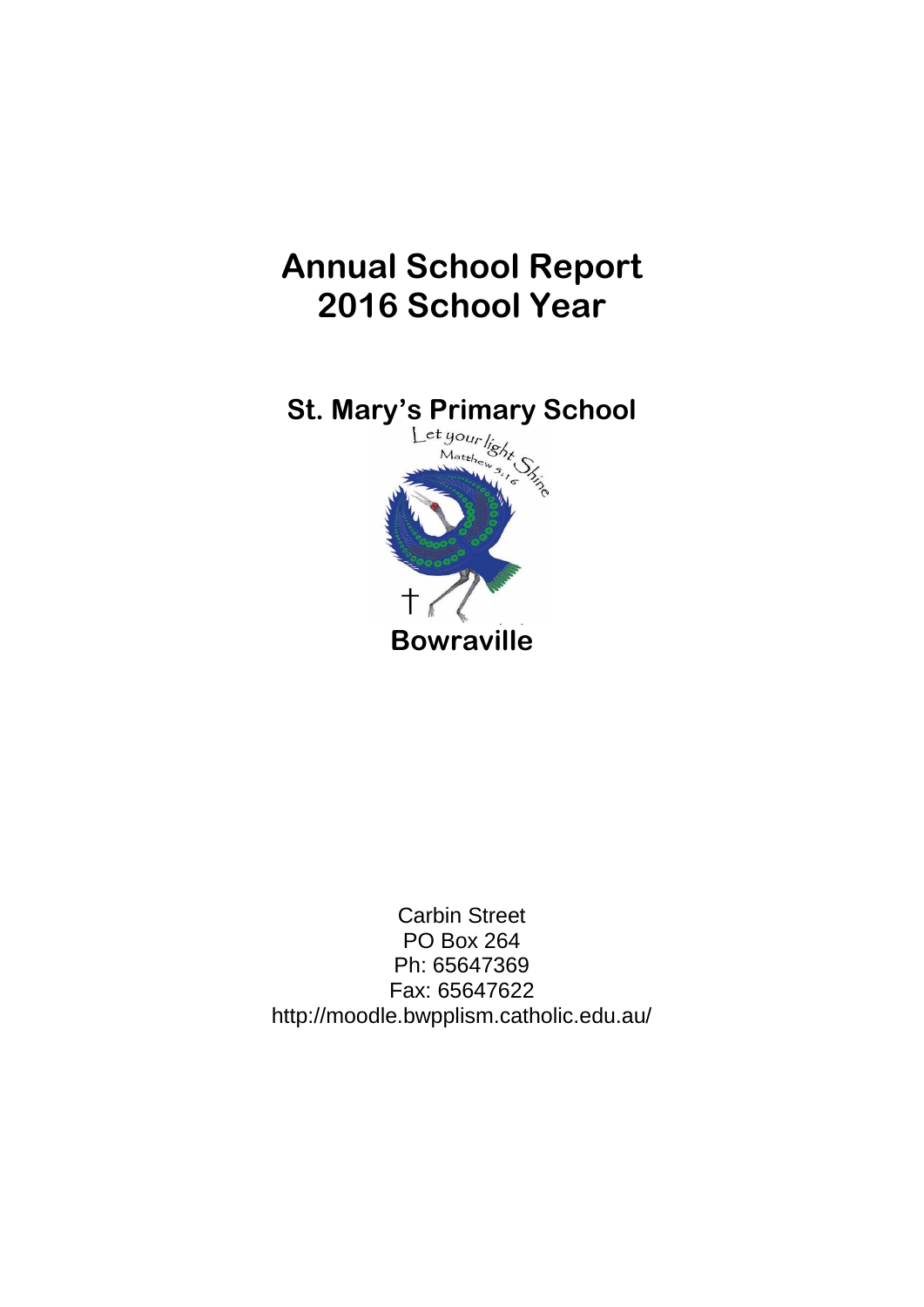# **About this report**

St. Mary's Primary School is registered by the Board of Studies, Teaching and Educational Standards (BOSTES) (NSW) and managed by the Lismore Catholic Schools Office (CSO), as the 'approved authority' for the Registration System formed under Section 39 of the NSW Education Act 1990.

The *Annual Report to the Parish School Community* for this year provides the parish school community with fair, reliable and objective information about school performance measures and policies, as determined by the Minister for Education.

The *Report* also outlines to the parish school community information about initiatives and developments of major interest and importance to the parish school community and the achievements arising from the implementation of the school's Strategic Management Plan and Annual Plan.

The *Report* demonstrates accountability to the Federal and State Government regulatory bodies, the parish and school community and the Catholic Schools Office. This *Report* has been approved by the CSO, which monitors school processes to ensure compliance with all NSW BOSTES requirements for Registration.

This *Report* complements and is supplementary to school newsletters, year books and other regular communications. The *Report* must be available on the school's website by 30 June 2017 following its submission to the BOSTES.

The contents of this *Report* may be tabled for discussion at various parent forums and all information is public.

Further information about the school or this *Report* may be obtained by contacting the school on 65647369 or by visiting the website at http://moodle.bwpplism.catholic.edu.au/

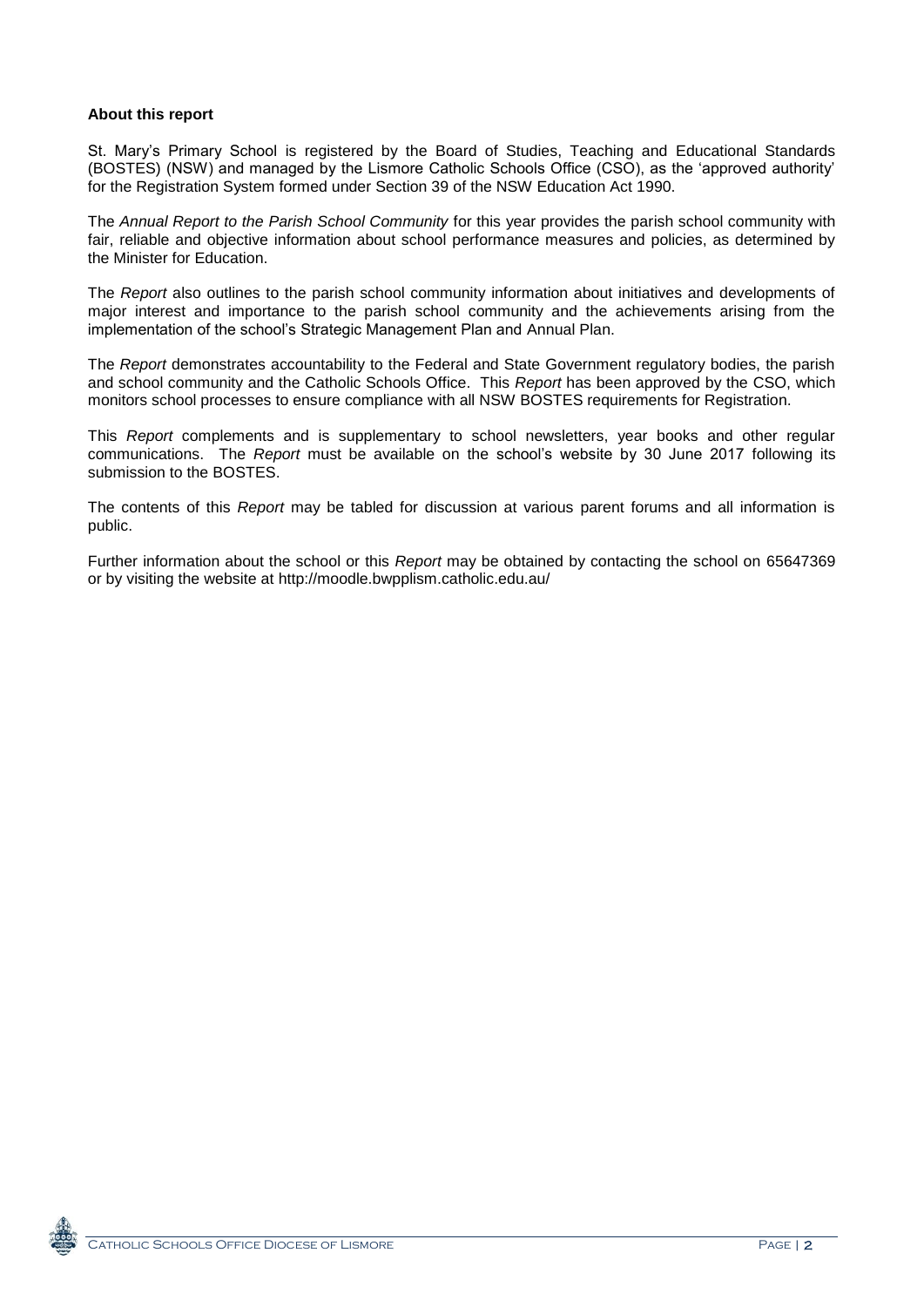#### **1.0 Messages**

#### **1.1 Principal's Message**

The primary purpose of St. Mary's Catholic primary school is to support the members of the parish community in providing a faith formation for their children. The school fosters a commitment to the individual person and provides opportunities for academic, cultural and sporting achievement. St. Mary's Catholic primary school offers students a quality Catholic education based on the teaching of the Church and within the context of a strong faith community.

Our parish school continued to provide many opportunities for the students to excel in academic, cultural and sporting areas. All of these areas combined to ensure that our school's mission was lived out daily in the life of the school.

The students' achievements and accomplishments were showcased throughout 2016. Student work was proudly displayed in classrooms, on school noticeboards, in the school office and on class webpages. School achievement was highlighted and celebrated at many school assemblies. Our focus was to continue to build on the reputation that St. Mary's has earned as an exemplary school. The following list provides an indication of the school's academic achievements. In 2016:

- The Year 3 NAPLAN results showed significant growth in Literacy and Numeracy.
- The Extending Mathematical Understanding (EMU) intervention in the K-2 class assisted with closing the gap in students' outcomes for our indigenous and non - indigenous students. Overall growth had exceeded previous years' growth with less students being at risk in all mathematical areas.
- The Year 6 students participated in the Religious Education test with some results showing a strong knowledge and understanding of the Catholic Faith.
- All students continue to learn the traditional 'Gumbaynggirr' language, leading to presentations during NAIDOC week for other nearby schools.

There were many opportunities throughout the year for our school to be represented at community and cultural events. The following list provides an indication of the school's cultural program and community involvement. In 2016:

- The school planned traditional and cultural indigenous activities and performances for many visiting Sydney primary and high schools.
- Students in Year 5 and Year 6 attended the Diocese of Lismore Exuro and Incitare programs thereby extending their faith development.
- Students from all stages were involved in assisting in fund raising for the school through the annual World Car Rally held in Bowraville.
- The school actively participated in and raised funds for Caritas and Project Compassion.

Students performed well at various sporting events throughout the year. The following list provides some examples of sporting highlights. In 2016:

- Students achieved representation at school and zone levels.
- All students participated in a school athletics carnival, cross country carnival and walkathon.
- All students participated in our annual Fun in the Sun Run at Scott's Head Beach.

Many people assisted in the school's quest for excellence. In particular, special thanks are extended to the parent body and the school staff for all their generous efforts. St. Mary's school is indeed blessed to have such dedicated and enthusiastic people supporting the school.

Brendan Kiely Principal

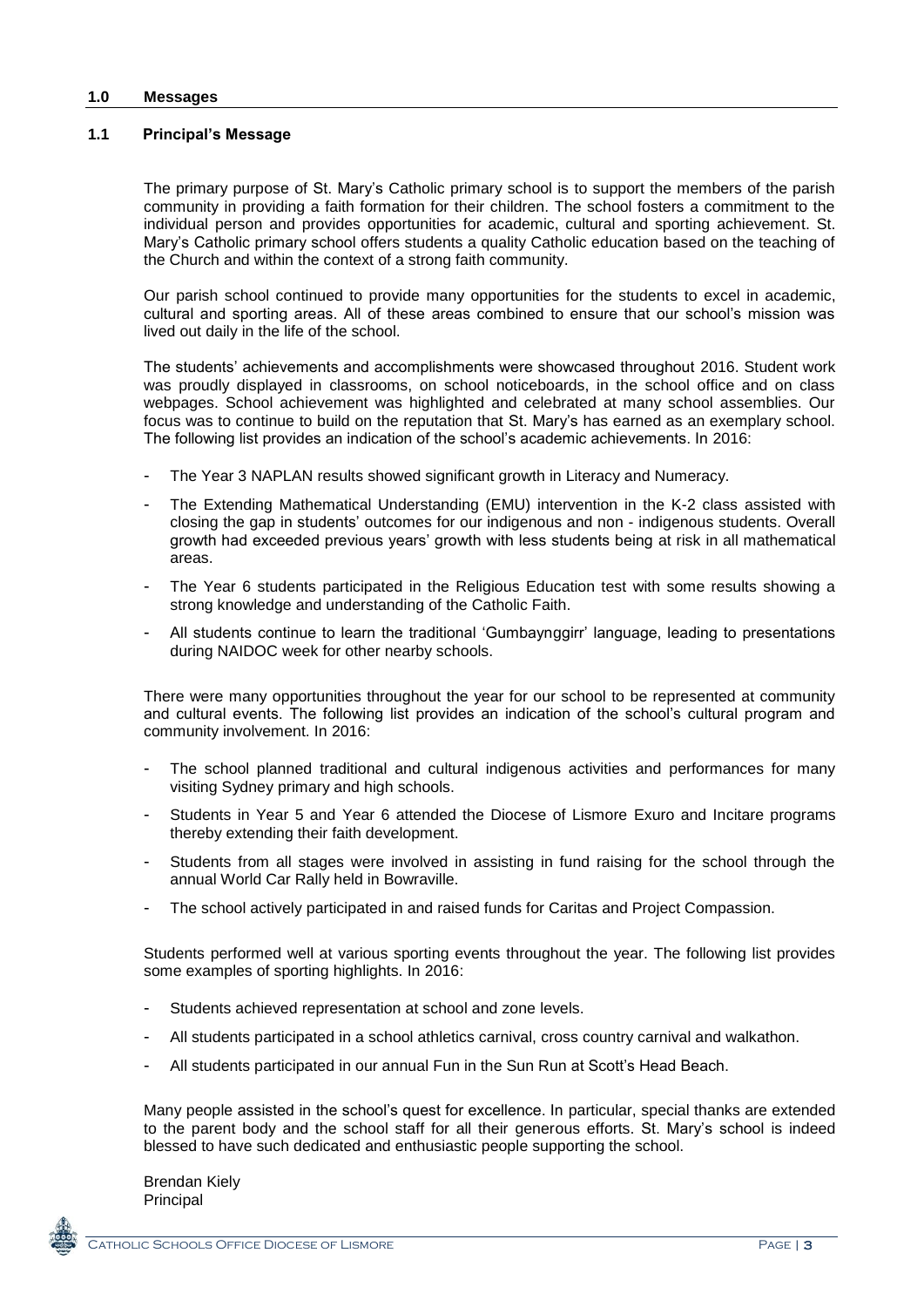# **1.2 A Parent Message**

This year St Mary's school developed a clear and renewed Catholic identity. The renewed identity came from the School Review and Improvement process held in 2015. This acknowledged the need for St Mary's school to be recognisable and discernible to the wider community. The change included a beautiful indigenous school emblem and a new school uniform design which was created by our community elder Martin Ballengarry.

We continue to enculturate the Mass with the assistance of Fr Shelwin Fernandez and the school's Indigenous Mission Leader Aunty Cheryl Donovan. The school developed a prayer in the traditional language of Gumbaynggirr and fostered inclusion for indigenous families through the annual Family Faith Retreat. Our school continues to support the parish community with morning teas, invitations to special feast days and school functions. Our parent body is active within the school, assisting with the many varied celebrations and activities such as Mother'' Day stalls, Father's Day stalls, Easter Raffles, The World Car Rally day and Superhero discos.

Parent education has been a focus for the school this year with parent workshops around Literacy ('How to Read with your child') and Numeracy (Extending Mathematical Understanding strategies). We also welcomed acclaimed indigenous author Anita Heiss to the school to listen to her story and work with parents and students around the craft of writing.

We continue to support the inclusion of Gumbaynggirr language into the classroom lessons thereby enriching our students' lives within the culture.

Michelle Flanders Parent Representative

# **2.0 This Catholic School**

# **2.1 The School Community**

St Mary's school is located in Bowraville and is part of the Nambucca Valley Parish, which serves the communities of Nambucca Heads, Macksville and Bowraville. School families are drawn from the towns and communities of Nambucca Heads, Macksville and Bowraville.

Last year the school celebrated 112 years of Catholic education.

The Parish Priest Fr Shelwin Fernandez is involved in the life of the school.

St Mary's primary school is a parish school with strong links to the parish family. The school aims to involve the children and their families in the life of the parish through activities such as:

- Participation in Parish Sacramental Programs of Baptism, Reconciliation, Eucharist, **Confirmation**
- Ministries such as Welcome to Country in Language, Altar Serving, Reading and Offertory at School and Parish Masses
- Involvement with and support of the community of Gumbaynggirr Elders
- Support of the local branch of St Vincent de Paul by the Mini Vinnies Team, implementation of the *'Spirit of Jesus'* resource and provision of faith leadership opportunities for all students within the school

The parish school uses the mandated Diocesan Religious Education curriculum and the resource text "To Know, Worship & Love". Catholic life and culture permeate school life with 2.5 hours of religious education taught formally each week. The Diocesan Daily Prayer guidelines support the school's prayer life. The aims and direction of our parish school are guided by *Catholic Education in the Diocese of Lismore, Foundational Values for Catholic Identity and Mission.* This framework underpins all policy, planning, roles and processes within the parish school. Our aim is to

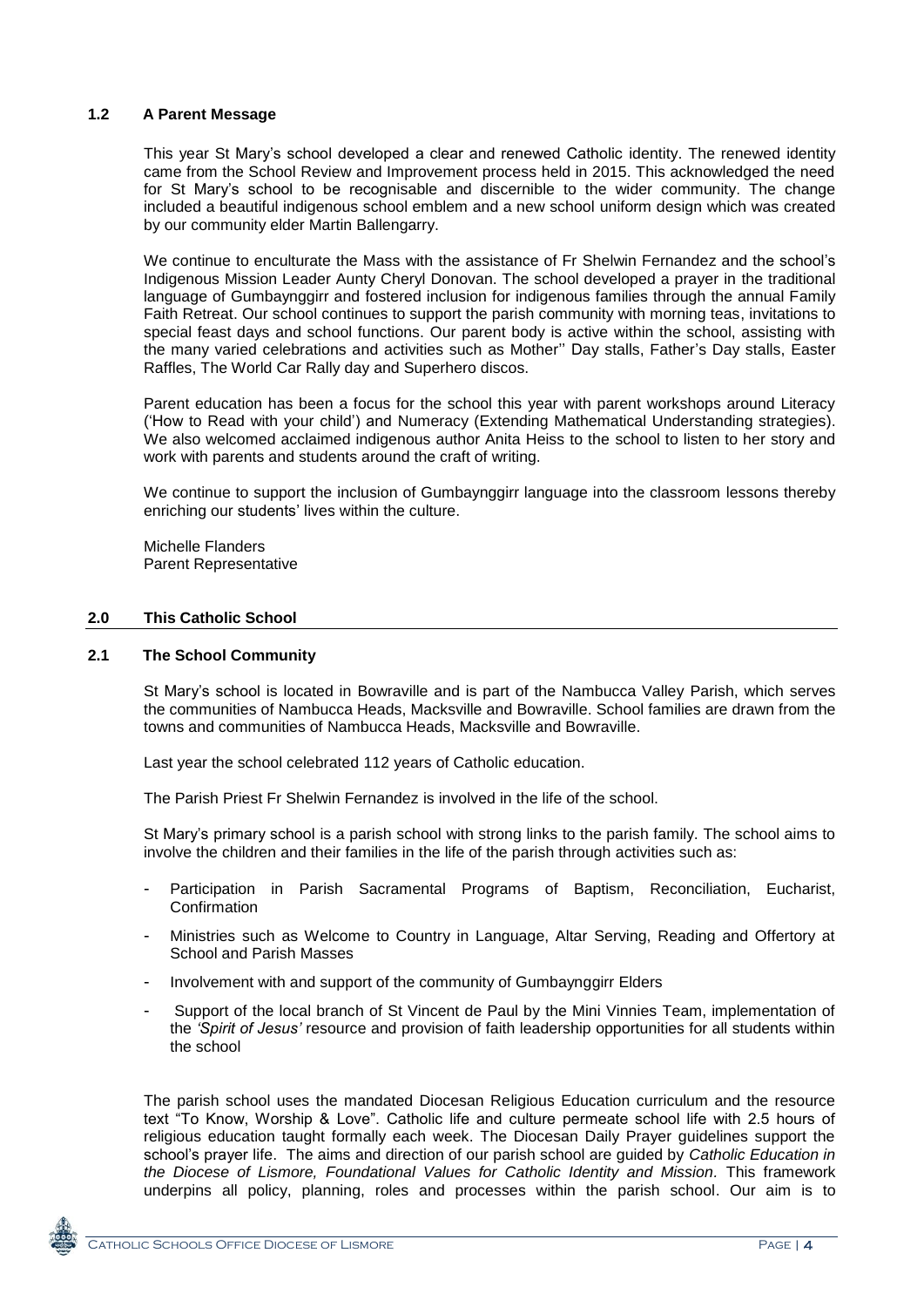increasingly integrate the essence of this statement into all aspects of school life. Religious Education is given priority in our school and classroom curriculum and planning.

The parish school Mission Statement highlights the nature and calling of the school.

# **2.2 School Enrolment**

St. Mary's primary school Bowraville caters for children from Kindergarten to Year 6. The following table indicates the student enrolment characteristics:

|                                                                                                | Κ              | 1              | $\mathbf 2$    | $\mathbf{3}$    | 4              | ${\bf 5}$ | 6 | <b>TOTAL</b><br>2016 | <b>TOTAL</b><br>2015 |
|------------------------------------------------------------------------------------------------|----------------|----------------|----------------|-----------------|----------------|-----------|---|----------------------|----------------------|
| Male                                                                                           | $\overline{c}$ | $\mathfrak{Z}$ | $\overline{2}$ | $\overline{2}$  | $\overline{c}$ | 1         | 3 | 15                   | 16                   |
| Female                                                                                         | $\pmb{0}$      | 5              | $\overline{2}$ | 5               | $\sqrt{3}$     | 0         | 4 | 19                   | 20                   |
| Indigenous<br>count included in first two rows                                                 |                | 4              | 3              | $6\phantom{1}6$ | $\sqrt{5}$     | 1         | 4 | 24                   | 22                   |
| <b>EALD</b><br>(Language background<br>other than English)<br>count included in first two rows | 4              | 4              | 3              | $6\phantom{1}6$ | 5              | 1         | 4 | 24                   | 22                   |

#### **2.3 Student Attendance**

In order for students to reach their full potential, it is important that they attend school regularly. Whilst it is the parents' legal duty to ensure their children attend school regularly, our staff as part of their duty of care monitor attendance each day. The Class Roll is marked every day and rolls are checked each week by the principal. The school uses the attendance coding system adopted in all NSW schools. Staff follow up unexplained absences promptly. Parents are requested to provide a satisfactory explanation for an absence by means such as a written note, telephone call, SMS message or email to the school preferably on the first day of absence, and certainly within seven days. The principal is made aware of sustained student absences or absences reflecting a pattern. In these situations, the principal or delegated staff member contacts the parent/guardian. Parents are encouraged to arrange medical and other necessary appointments outside school hours. Prolonged periods of absence occur from time-to-time for various reasons. In these cases, students and their parents meet with the principal to discuss the leave request.

The average student attendance rate for the school during 2016 is shown in the following table.



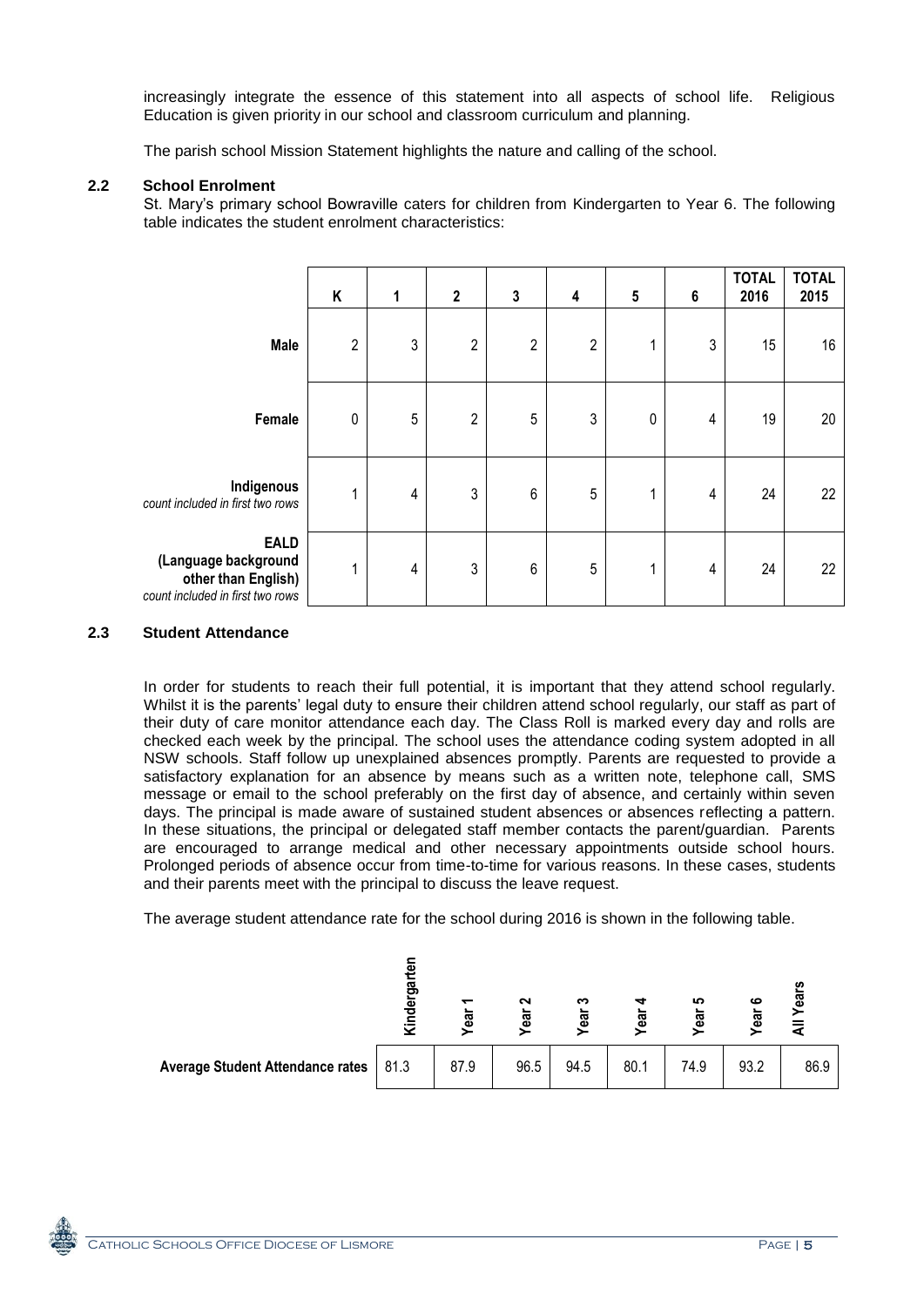# **2.4 Teacher Standards and Professional Learning**

|                | Teacher Qualifications / Staff Profile                                                                                                             | Number of<br>Teachers |
|----------------|----------------------------------------------------------------------------------------------------------------------------------------------------|-----------------------|
|                | Those having formal qualifications from a recognised higher education institution or<br>equivalent.                                                |                       |
| $\mathfrak{D}$ | Those having graduate qualifications but not a formal teaching qualification from a<br>recognised higher education institution or equivalent.      | 0                     |
| 3.             | Those not having qualifications described in 1 or 2 above but having relevant<br>successful teaching experience or appropriate relevant knowledge. |                       |
| 4.             | Teachers with recognised qualifications to teach Religious Education.                                                                              | 3                     |
| 5.             | Number of staff identifying as Indigenous employed at the school.                                                                                  | 9                     |
| 6.             | Total number of non-teaching staff employed at the school.                                                                                         |                       |

#### **2.5 Teacher Attendance and Retention**

The average teacher attendance figure is 96%. This figure is provided to the school by the CSO.

St Mary's was devastated by the unexpected death of Uncle Barry Flanders. His death was a great loss to the school community and to the Gumbaynggirr community.

#### **2.6 Initiatives Promoting Respect and Responsibility**

The school ensures that at every available formal and informal opportunity the values of respect and responsibility are promoted. It is desirable that every student to understands and appreciates that they are part of both the school and the local community.

The school models and teaches students about respect and responsibility in a number of ways:

- The school revamped the Making Jesus Real resource to represent the nature of its development within the school. The 'Spirit of Jesus' complements the current school philosophy of Restorative Justice practices.
- The new design of the School Logo and School Motto 'Let your Light Shine' Matthew 5:16 underpins all policies and procedures within this Catholic school.
- In working with the wider community, the students were actively involved in the ANZAC DAY march within the town.
- The school's social justice initiative saw our students connect with Sydney high schools to create healthcare packages for the local indigenous community in the Gumbaynggirr nation.
- Staff and students contributed generously to a range of registered charities such as St Vincent de Paul, Caritas Australia and Mission Australia.

# **2.7 Parent, Student and Teacher Satisfaction**

The school uses a variety of methods to gauge parental, student and teacher satisfaction with school operations. The school understands the importance of regularly reviewing approval and satisfaction levels. Last year the following formal and informal opportunities allowed the school to test reaction to decisions, policy and school procedures.

- In 2016 the school, parish and Bowraville communities were invited to participate in a review to consider the changing of the school logo, motto and uniform. The review gave the school the

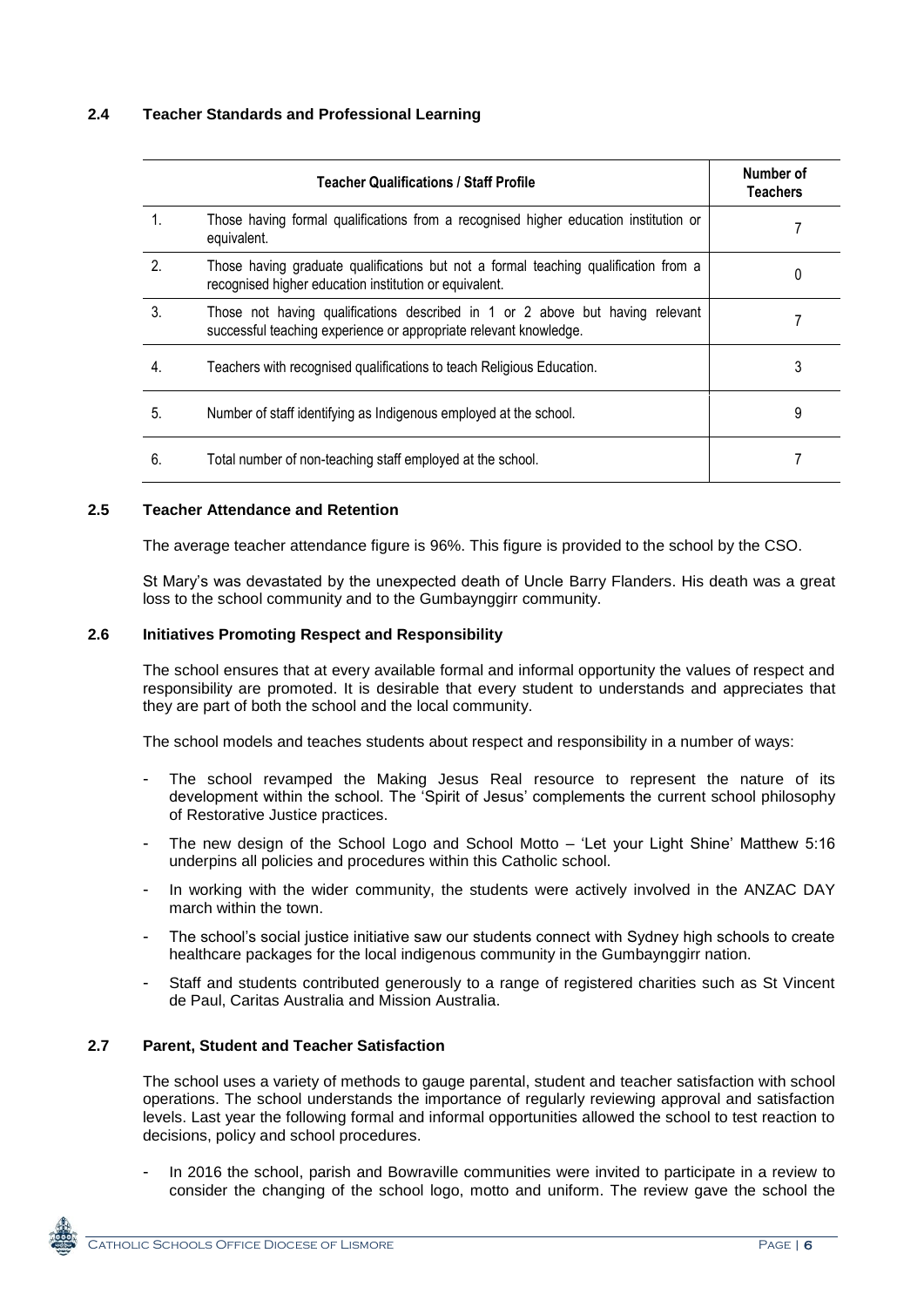opportunity to address an Annual School Plan goal and consider the necessity of developing a renewed and cultural Catholic identity.

- A new internal structure to classrooms was developed, which led to a more collaborative and flexible teaching and learning style by teachers, and one that was more student centred and personalised.
- The survey of staff and parents led to the appointment of an indigenous student support officer; an appointment which has had resounding results within the school.
- A student leadership survey led to the election of a School Representative Council from across the school K-6.

#### **3.0 Teaching and Learning**

#### **3.1 School Curriculum**

The school provides a comprehensive educational program based on and taught in accordance with the Board of Studies and Teaching and Educational Standards (BOSTES) syllabuses for Primary Education. The Key Learning Areas (KLAs) are English, Mathematics, Science and Technology, Human Society and its Environment, Creative Arts and Personal Development, Health and Physical Education.

The school continues to work towards developing  $21^{st}$  Century pedagogy. This pedagogy is underpinned by direction and guidance from the Principal, the Leader of Pedagogy and the Leader of Learning. Staff has worked consistently throughout 2016 to develop a whole school agreed practice around tiers of intervention, EMU, Mathematical problem solving strategies; and reading and writing strategies within the classroom.

Students from Kindergarten to Year 6 have benefitted from many initiatives and changes developed in the classroom by the teachers. These changes include in the introduction of robotics, information technology devised projects and reciprocal/guided reading groups throughout the whole school.

#### *3.2* **Student Performance in National Testing Programs**

The school participated in the National Assessment Program Literacy and Numeracy (NAPLAN) with students in Years 3 and 5 tested. In Year 3, five students presented for the tests while in Year 5 there was one student.

In Literacy there were four elements tested. These were reading, writing, spelling, grammar and punctuation. In Numeracy, students were tested in number, patterns and algebra, measurement, data and space and geometry.

In both Year 3 and Year 5 there are six achievement bands with Band 6 being the highest level of attainment in Year 3 and Band 8 the highest in Year 5.

The Commonwealth Government has set minimum acceptable standards for reading, writing and numeracy at particular ages.

In Year 3, students who achieve Band 3 or higher have achieved above the minimum standard. In Year 5 those students who achieve at Band 5 and higher have achieved above the minimum standard set by government.

At St. Mary's, school and student performance is closely monitored. These tests are one means of gathering data on individual student and school achievement. School staff have participated in Catholic Schools Office information sessions on NAPLAN and SMART 2 Data Analysis workshops.

The following data indicates the percentage of St. Mary's school students in each band compared to the State percentage.

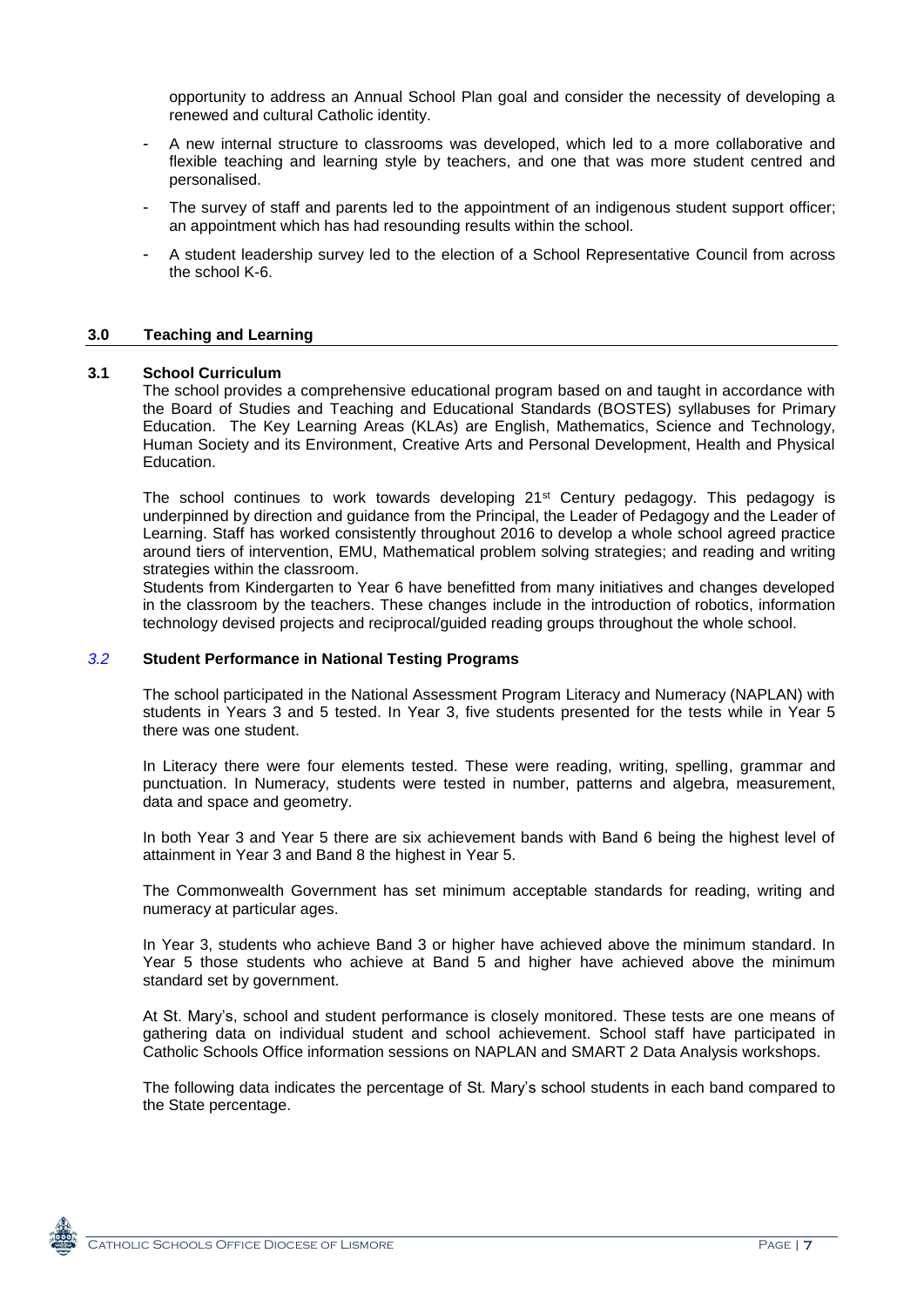|                                   | Percentage of students in Bands 1 to 6 |              |       |             |       |             |       |              |              |              |       |              |
|-----------------------------------|----------------------------------------|--------------|-------|-------------|-------|-------------|-------|--------------|--------------|--------------|-------|--------------|
| <b>BAND</b>                       | 6                                      |              | 5     |             | 4     |             | 3     |              | $\mathbf{2}$ |              | 1     |              |
|                                   | State                                  | School       | State | School      | State | School      | State | School       | State        | School       | State | School       |
| Reading                           | 28.1                                   | $\mathbf{0}$ | 23.7  | $\mathbf 0$ | 19.0  | 100         | 17.1  | $\pmb{0}$    | 8.9          | $\pmb{0}$    | 3.1   | $\pmb{0}$    |
| Writing                           | 16.6                                   | $\mathbf{0}$ | 37.5  | 20          | 26.7  | 60          | 13.1  | $\mathbf 0$  | 4.8          | 20           | 1.2   | $\mathbf{0}$ |
| <b>Spelling</b>                   | 27.4                                   | 20           | 27.0  | 20          | 21.7  | 40          | 11.5  | 20           | 9.2          | $\pmb{0}$    | 3.1   | $\pmb{0}$    |
| Grammar and<br><b>Punctuation</b> | 34.6                                   | 20           | 18.3  | 40          | 19.0  | 40          | 20.2  | $\mathbf{0}$ | 4.8          | $\mathbf{0}$ | 3.0   | $\mathbf{0}$ |
| <b>Numeracy</b>                   | 19.7                                   | 60           | 19.0  | 40          | 22.3  | $\mathbf 0$ | 24.5  | $\pmb{0}$    | 11.4         | $\mathbf 0$  | 3.1   | $\pmb{0}$    |

# **Year 3 NAPLAN Results in Literacy and Numeracy**

# **Year 5 NAPLAN Results in Literacy and Numeracy**

**Please note, only one Year 5 student completed NAPLAN. Due to anonymity requirements, no Year 5 NAPLAN results are published.**

As can be seen from the table the percentage of students in the top bands in Literacy and Numeracy is pleasing compared to State figures. A number of initiatives have contributed to these results including targeted professional development for teachers, comprehensive differentiation of content to extend and support students as well as personalised learning programs. NAPLAN results will be further analysed to inform and guide the direction for future improvements particularly in the area of Writing and Spelling.

# **3.3 Teacher Professional Learning**

All teachers have been involved in professional learning activities during the year. These activities are designed to develop the professional skills and understandings of staff to improve student outcomes. Professional development can take many forms including whole-staff development days, subject specific in-services, meetings and conferences.

Whole staff development day professional learning activities in 2016 were:

| <b>Staff Professional Learning Activity</b> | Date    | <b>Presenter</b>                                      |
|---------------------------------------------|---------|-------------------------------------------------------|
| Australian Curriculum: Mathematics          | 8/4/16  | School Leadership Team                                |
| Parish School Retreat                       | 26/4/16 | <b>Parish School Executive</b>                        |
| K-12 Embedded Formative Assessment          | 20/5/16 | Dylan Wiliam                                          |
| Catholic Worldview Permeation               | 18/7/16 | Principal, Leader of Catechesis, Leader of Curriculum |

Additionally staff attended either singly or in groups a range of professional development opportunities including:

| <b>Activity</b>                 | <b>Staff numbers</b> | <b>Presenter</b>                                             |
|---------------------------------|----------------------|--------------------------------------------------------------|
| Mathematics: Anita Chin Modules |                      | Principal, Leader of Pedagogy, Leader of Learning            |
| <b>Guided Reading Modules</b>   |                      | Leader of Pedagogy, Leader of Learning and CSO<br>Consultant |

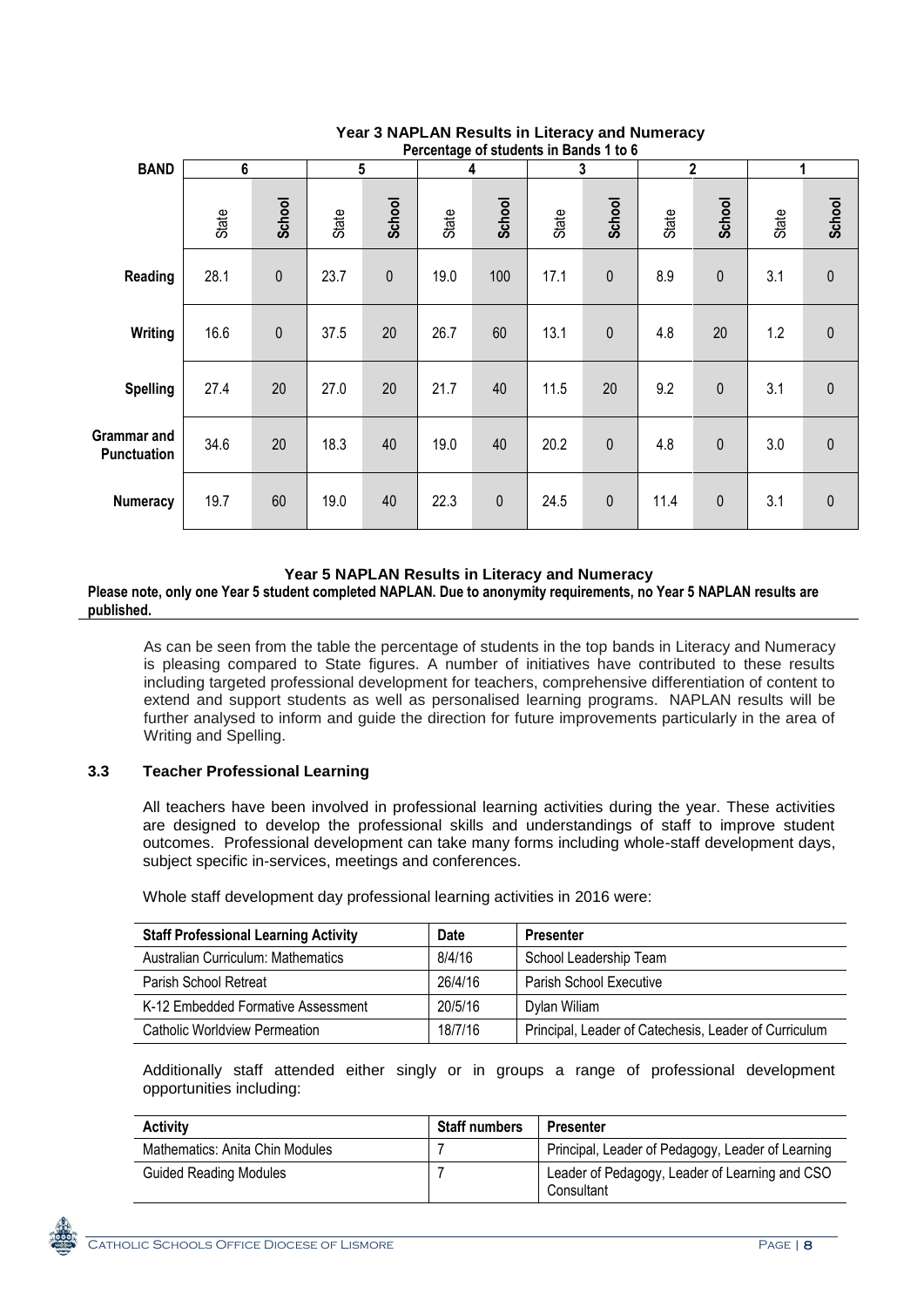| Graduate Teacher Accreditation           |                      | CSO Lismore                         |
|------------------------------------------|----------------------|-------------------------------------|
| <b>Additional Needs Support Training</b> | $\overline{A}$<br>15 | <b>CSO Additional Needs Officer</b> |

The professional learning expenditure has been calculated at \$7,297 per staff member. This figure has been calculated by the CSO and reflects expenditure on casual release days and professional development activities in particular categories.

### **4.0 School Policies**

#### **4.1 Policy Review**

School policies are reviewed regularly. The table below lists the school policies and notes any additions, changes or upgrades made during 2016.

| Policy name                       | Status in 2016<br>(No change, new policy, changes<br>made) | Access this policy at:                  |
|-----------------------------------|------------------------------------------------------------|-----------------------------------------|
| Maintenance                       | New                                                        | Catholic Schools Office Intranet        |
| <b>Risk Assessment Guidelines</b> | New                                                        | <b>Catholic Schools Office Intranet</b> |
| <b>Outside Tutors</b>             | New                                                        | Catholic Schools Office Intranet        |
| School Attendance                 | No Change                                                  | Catholic Schools Office Intranet        |
| Suspension and Expulsion          | No Change                                                  | <b>Catholic Schools Office Intranet</b> |
| Workplace Health and Safety       | No Change                                                  | <b>Catholic Schools Office Intranet</b> |
| Overnight Excursions              | No Change                                                  | Catholic Schools Office Intranet        |
| School Bus                        | No Change                                                  | Parent Handbook                         |
| Anti-Bullying                     | No Change                                                  | Parent Handbook                         |
| <b>Behaviour Management</b>       | No Change                                                  | Parent Handbook                         |
| <b>Complaints and Grievances</b>  | No Change                                                  | Parent Handbook                         |

# **4.2 Enrolment Policy**

Every new enrolment at St Mary's school, Bowraville requires parents to attend an enrolment interview. The interview provides an opportunity to learn more about the educational experience provided by the school, specific school procedural policies and current school expectations.

Preference for enrolment is given to children of baptised Catholics. It is a condition of enrolment that all children will participate in class religion lessons and activities, as well as prayer celebrations and school and class Masses.

Children who turn five by 30 June are eligible to apply for enrolment in Kindergarten. Enrolments for Kindergarten children are called for in the year before commencement. Other enrolments are accepted throughout the year if there are vacancies in the classes concerned.

A copy of the enrolment policy is located in the school office or it can be accessed on the school's website. The School Enrolment Policy explains the Parish enrolment guidelines.

# **4.3 Pastoral Care Policy/Student Welfare**

The school's Pastoral Care Policy promotes the wellbeing, rights, and responsibilities of all students. This policy reflects the mission of the Catholic Church and is concerned with all students and staff having the right of respect, the right to learn or teach and the right to feel safe and secure in the school environment. All students and staff have the responsibility of contributing to a safe, fair and positive learning environment in the classroom and on the playground. To live out this policy the school has adopted various programs aimed at helping and encouraging students to value themselves and experience wellbeing. These programs focus on effective strategies of resilience, self-esteem, social relationships, anti-bullying, drug awareness, health and personal safety. The school's Pastoral Care Policy has been developed in consultation with staff, parents and students.

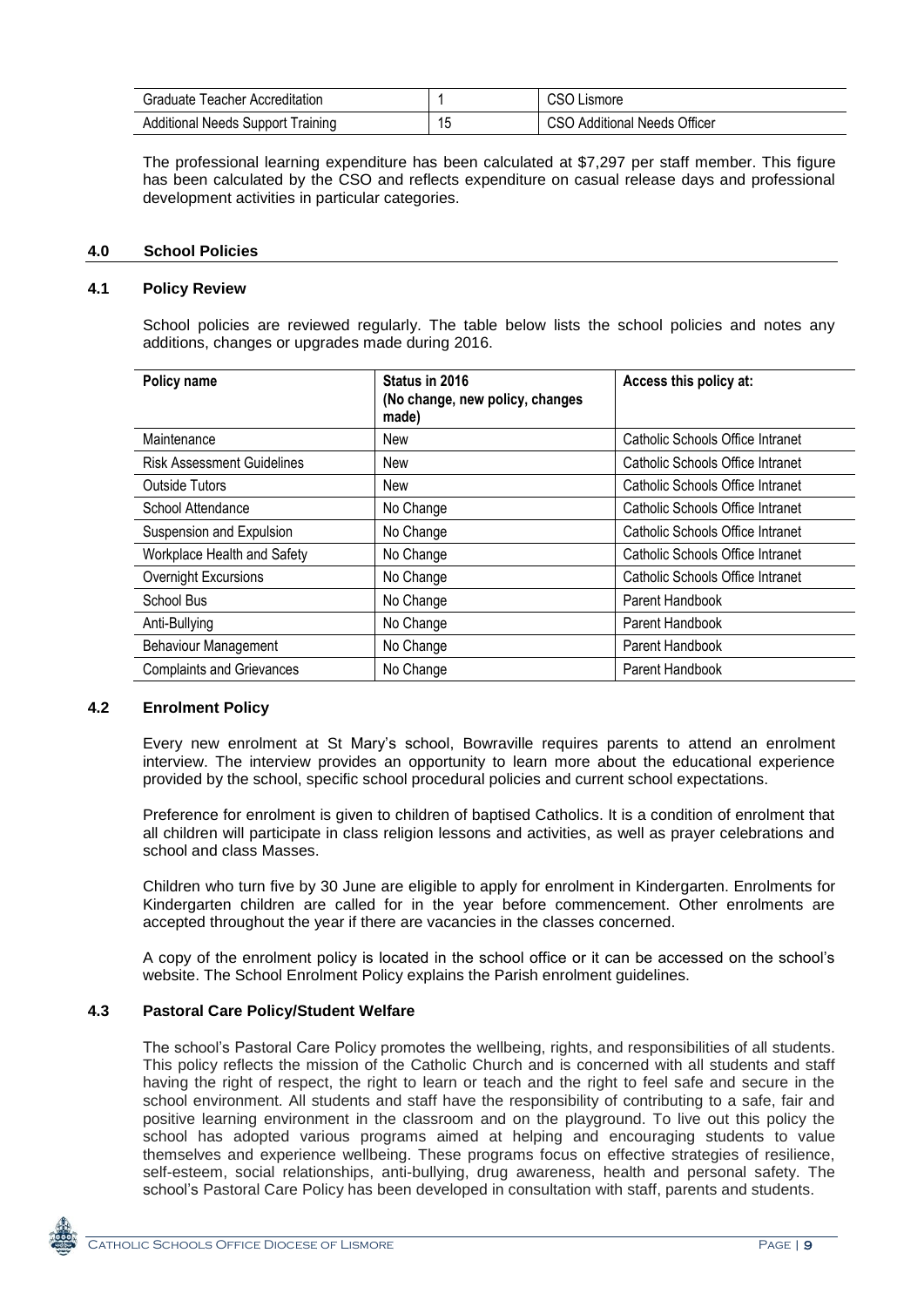# **4.4 Discipline Policy**

The principles of restorative justice are embedded in the school's Behaviour Management Policy. These principles include acknowledging the inevitability of conflict and hurt in relationships, working towards healing by repairing relationships, learning and growing from experience. The policy is regularly communicated to all members of the school community. Students, staff and parents have a clear understanding of the expectations articulated through this policy and are supportive of the need to provide a safe and caring learning environment. The policy acknowledges teacher and student rights and responsibilities, and is based on the Gospel teachings of love for self and others. The school does not sanction corporal punishment or allow parents to administer corporal punishment in the school.

# **4.5 Complaints and Grievance Policy**

The school policy is based on procedural fairness and recognises that parents and caregivers must have access to processes that allow them to resolve concerns in a supportive and conciliatory environment. Any concerns raised are responded to promptly and fairly, and confidentiality is always maintained. The policy is available at the front office or from the school's website

# **5.0 School Determined Improvement Targets**

Each year the school develops an Annual Plan drawn from the five-year Strategic Plan. 2016 was a very rewarding year. Listed below are a number of goals and priorities that the school focused on during the year. The parish school's main goals and priorities were to:

|           | <b>Catholic Identity and Mission</b>                                                                                                                                         |
|-----------|------------------------------------------------------------------------------------------------------------------------------------------------------------------------------|
| $\bullet$ | Create a school-based prayer that is clearly articulated and understood by parents,<br>students and staff (Translate into Gumbaynggirr language)                             |
| $\bullet$ | Develop a clear and renewed Catholic identity that is recognisable and discernible to the<br>wider community                                                                 |
| $\bullet$ | Renew school Masses and parish celebration through enculturation and inclusion of<br>indigenous families                                                                     |
| $\bullet$ | Create faith journey book- students baptised at the end of 2016                                                                                                              |
| $\bullet$ | Develop a whole school assessment plan and tracking system in Religious Education                                                                                            |
| $\bullet$ | Ensure Making Jesus Real is prominent in the school with spaces identified for ;display<br>focuses and including Making Jesus Real in the newsletter and parish bulletin     |
|           | Provide opportunities for Faith development, school visits and student discipleship                                                                                          |
|           | <b>Organisation and Co Leadership</b>                                                                                                                                        |
| $\bullet$ | Create a document that clearly outlines the roles of all staff to reflect the changing and<br>dynamic nature of our school                                                   |
| $\bullet$ | Create a whole school agreed practice document that reflects our commitment to the<br>strategic school improvement plan                                                      |
| $\bullet$ | Trial behaviour and emotional programs such as Friendly Kids Friendly Classroom,<br>Restorative Justice, Traffic Lights, Class Dojo and Emotional Wall                       |
| $\bullet$ | Develop and embed a whole school behaviour policy that is effective and relevant to the<br>needs of the school                                                               |
|           | <b>Teaching and Learning</b>                                                                                                                                                 |
| $\bullet$ | Renew and restructure Professional Learning Teams to respond to the students' learning<br>needs, flexible classroom and adaptive learning environments as identified by data |
| ٠         | Create a Response to tiered intervention with support from Additional Need Officers                                                                                          |
| $\bullet$ | Investigate current research into successful structures for adaptive learning environments.                                                                                  |
| $\bullet$ | Implement a coaching model and cycles of improvement for leadership goal setting to<br>develop teacher capacity and a culture of self-reflection                             |
|           | Embed a shared learning vision through the development of a differentiated curriculum                                                                                        |
|           | <b>Community and Relationships</b>                                                                                                                                           |

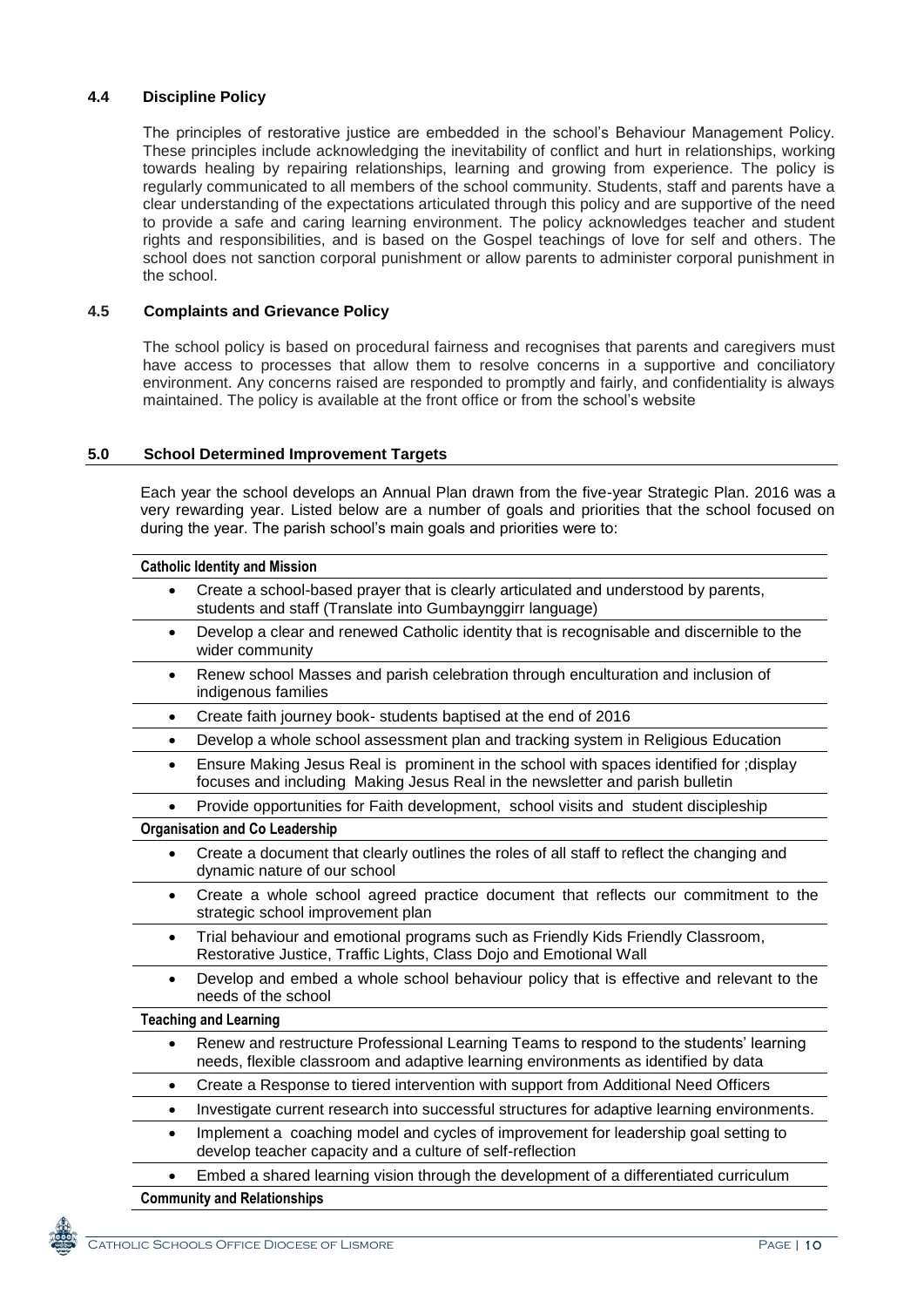- Collaborate with parents to enable them to participate in and discuss their child's faith and learning journey through regular contact
- Implement opportunities for parent information sessions
- Strengthen communication between home and school
- Allocate staff members to publicise school events and academic success in the local media and be involved in community events
- Create a Yarning Circle garden that is inclusive and available for the school community as well as members of the wider community.

#### **6.0 Financial Information**

Catholic schools are accountable for all monies received. Each year, the Lismore Catholic Schools Office submits to the Commonwealth Government a financial statement on behalf of the parish primary schools and secondary colleges. This statement details the income and expenditure of each school. In addition, the financial accounts for each school and for the Catholic Schools Office are audited annually.

A visual summary of the income and expenditure reported to the Commonwealth Government for 2016 is presented below: